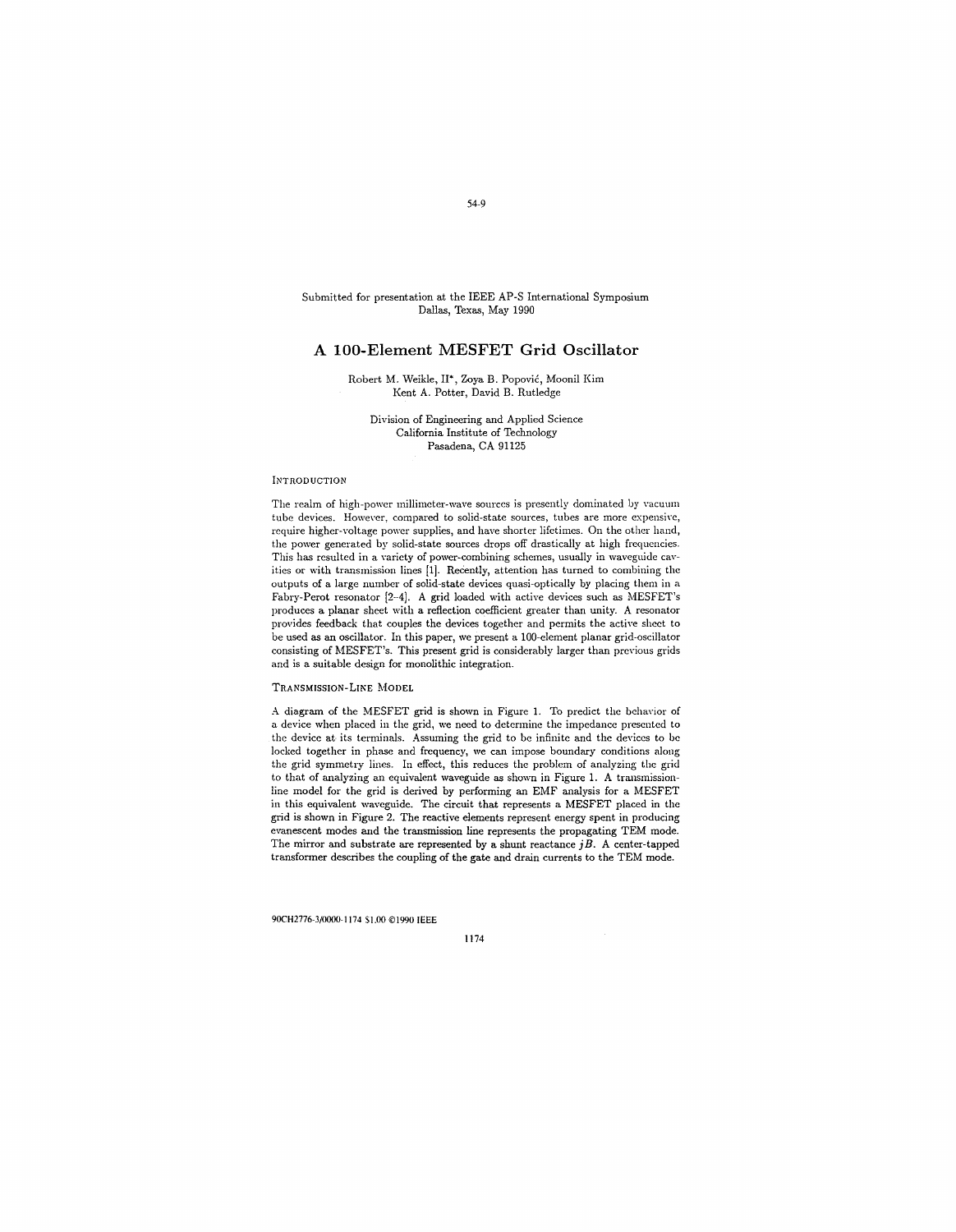

Figure 1. Schematic of the MESFET Grid Oscillator. Boundary conditions on the symmetry lines reduce the grid to an equivalent waveguide as shown. Adjacent leads share bias lines.<br>The solid lines represent electric walls (t



**Figure** 2. Transmission-line model for the MESFET grid.

Simulation of the grid is carried out by calculating the reflection coefficient the grid presents to a normally incident plane wave. The device is added to the model by using its measured s-parameters and treating it as a two-port.

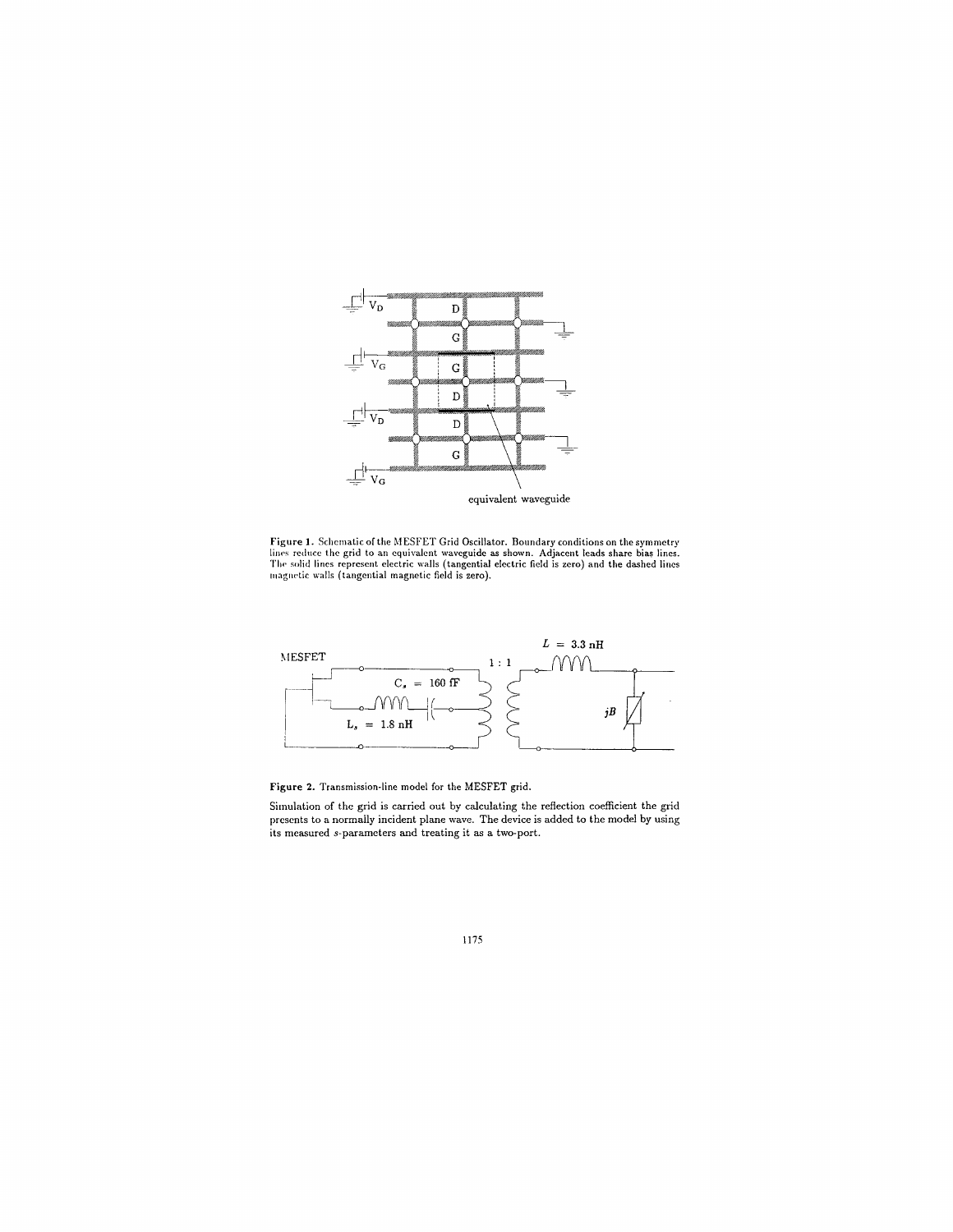

Figure 3.  $(-)$  Theoretical and  $(x)$  measured mirror tuning curves for the MESFET Grid. The theoretical curve was obtained using the transmission-line model and measured MESFET small-signal s-parameters.

## DESIGN AND MEASUREMENT

The transistors used in the grid are Fujitsu low-noise MESFET's (FSCllLF) mounted on a 0.5 mm thick Duroid substrate with  $\epsilon_r = 2.2$ , backed up with a 2.5 mm thick Duroid substrate with  $\epsilon_r = 10.2$ . All transistors share the same gate and drain bias lines. The grid is  $\text{S} \text{cm}$  (1.33 $\lambda$ ) across and the grid period is  $\text{S} \text{mm}$  (0.133 $\lambda$ ). The grid oscillates ncar 5 GHz and can be frequency tuned with mirror spacing from 4.8 GHr. to 5.2 GHz (Figure 3). The far-field radiation patterns for the grid arc shown in Figure 4. From the pattern we calculate the directivity to be 16 dB. The ERP is measured to be 25 *'N.* The DC input power is 3 W and the power radiated from the grid is calculated to be 0.625 W. This gives a DC-to-RF efficiency of 20%.

# **CONCLUSIONS**

In this paper we have presented a planar grid oscillator which combines the outputs of 100 devices quasi-optically. The planar configuration is attractive because it is corn· patabile with present-day IC fabrication techniques. In addition, the grid's structure leads to a transmission-line model that can readily be applied to design future larger grids. This approach is particularly attractive for wafer-scale integration at millimeter wavelengths.

1176